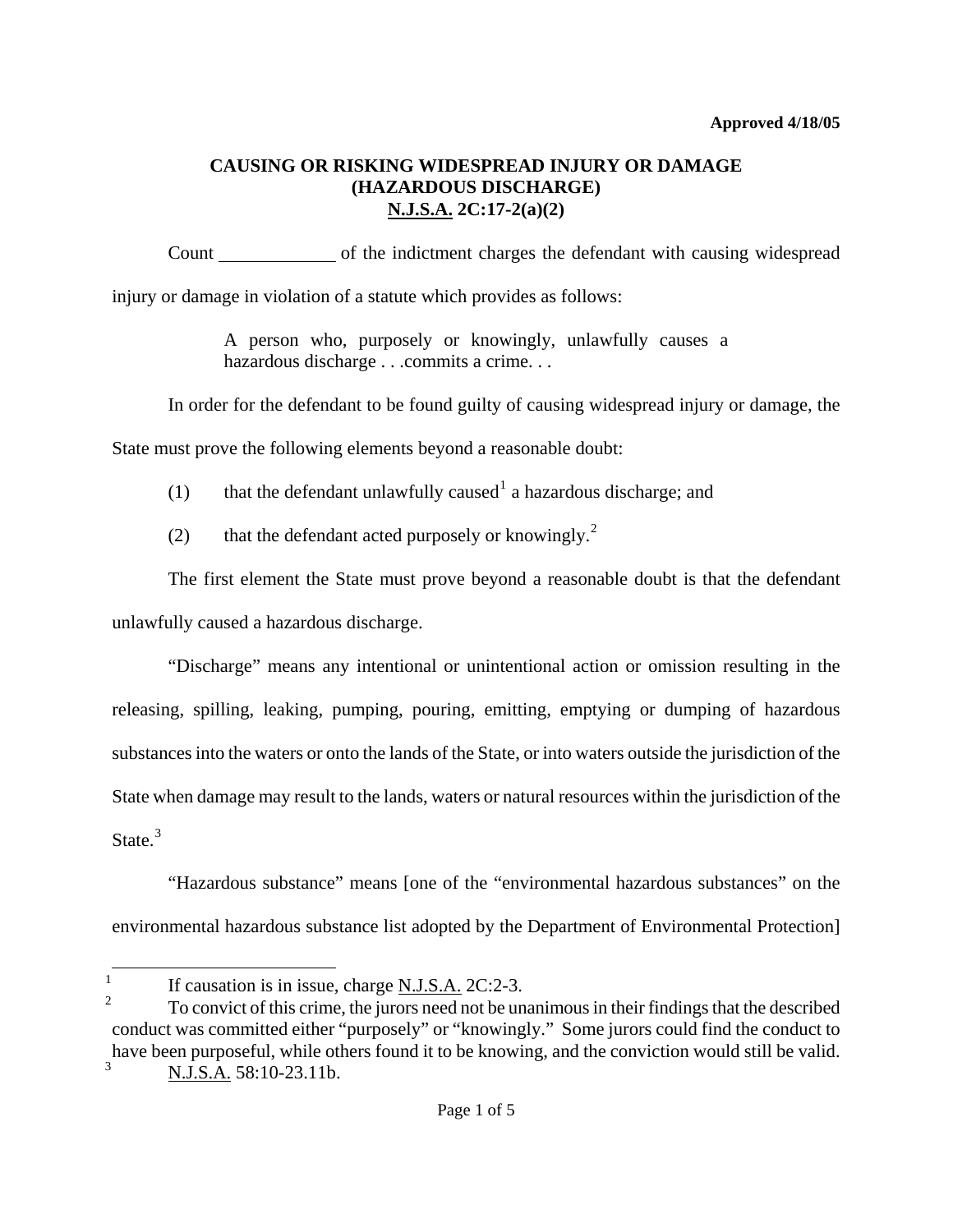[such elements and compounds, including petroleum products, which are defined as hazardous substances by the Department of Environmental Protection] [a substance set forth in the list of hazardous substances adopted by the federal Environmental Protection Agency] [a substance set forth on the list of toxic pollutants designated by Congress or the federal Environmental Protection Agency] [a substance set forth on the list of hazardous substances adopted by the federal Environmental Protection Agency pursuant to the Comprehensive Environmental Response, Compensation and Liability Act of  $1980$ <sup>[4](#page-0-3)</sup>.

Here the "hazardous discharge" alleged by the State is

[However, sewage and sewage sludge are not considered "hazardous substances."]

The second element the State must prove beyond a reasonable doubt is that the defendant acted purposely or knowingly.

A person acts purposely with respect to the nature of his/her conduct or a result thereof if it is his/her conscious object to engage in conduct of that nature or to cause such a result. A person acts purposely with respect to attendant circumstances if he/she is aware of the existence of such circumstances or believes or hopes that they exist. "With purpose," "designed," "with design," or equivalent terms have the same meaning.

A person acts knowingly with respect to the nature of his/her conduct or the attendant circumstances if he/she is aware that his/her conduct is of that nature, or that such circumstances exist, or he/she is aware of a high probability of their existence. A person acts knowingly with

<span id="page-1-0"></span> $\frac{1}{4}$ N.J.S.A. 58:10-23.11b.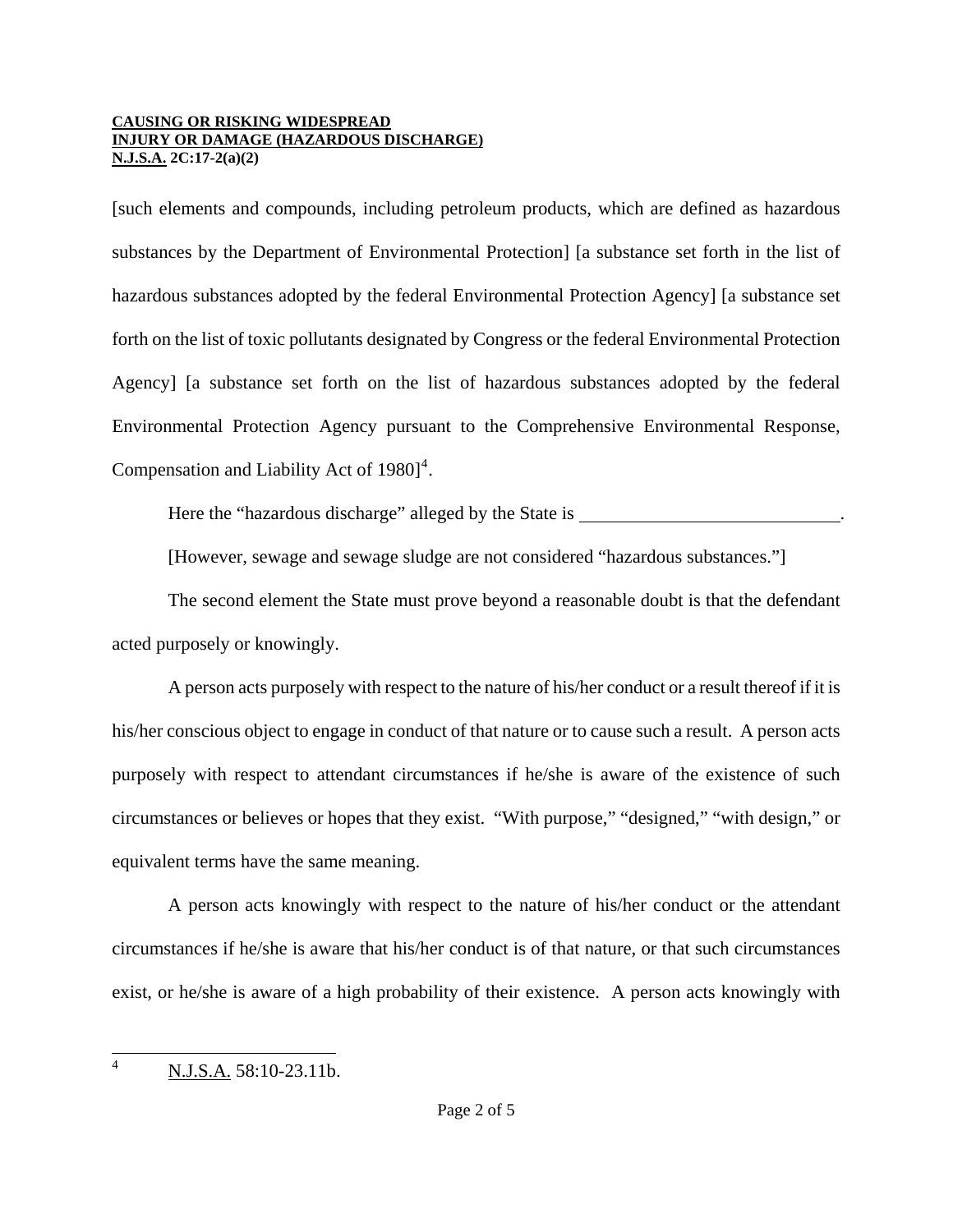respect to a result of his/her conduct if he/she is aware that it is practically certain that his/her conduct will cause such a result.

Purpose and knowledge are conditions of the mind that cannot be seen and can only be determined by inferences drawn from the defendant's conduct, words or acts. It is not necessary for the State to prove the existence of such a mental state by direct evidence such as a statement by the defendant that he/she had a particular purpose or knowledge. It is within the power of the jury to find that the proof of purpose or knowledge has been furnished beyond a reasonable doubt by inferences which you may draw from the nature of the acts and circumstances surrounding the conduct of the defendant as they have been presented in the evidence you have heard and seen in this case.

If the State has failed to prove any one or more of the elements as I have described them to you beyond a reasonable doubt, you must find the defendant not guilty of causing widespread injury or damage. If the State has proven each element beyond a reasonable doubt, you must find the defendant guilty of the crime of causing or risking widespread injury or damage.

# **[RECKLESSLY CAUSING WIDESPREAD INJURY OR DAMAGE USE IF APPLICABLE]**

If you find the defendant not guilty of purposely or knowingly causing widespread injury or damage, you must consider whether or not the State has proven him/her guilty of recklessly causing widespread injury or damage.

In order for the defendant to be found guilty of recklessly causing widespread injury or damage, the State must prove the following elements beyond a reasonable doubt: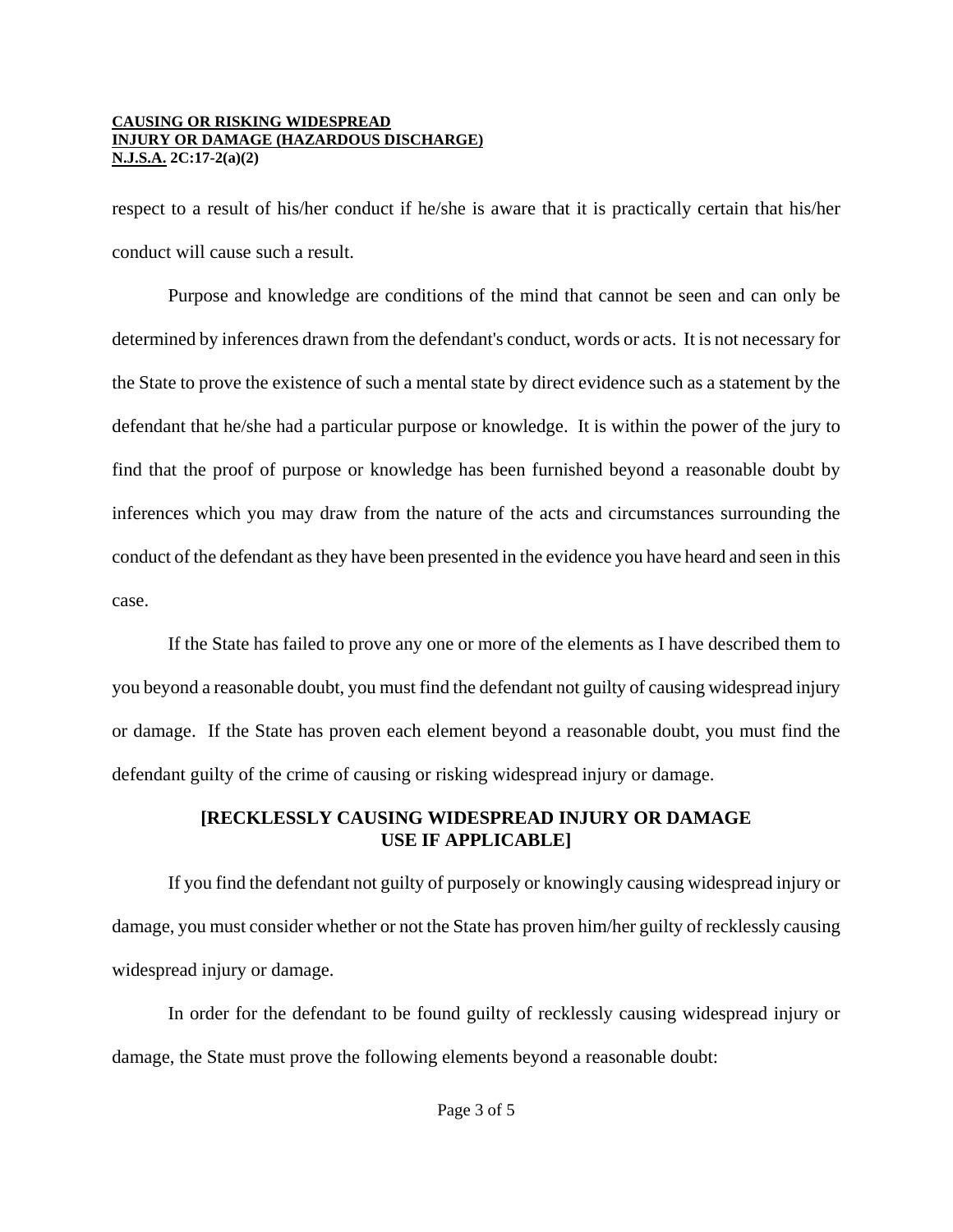- (1) that the defendant unlawfully caused<sup>[5](#page-1-0)</sup> a hazardous discharge<sup>[6](#page-3-0)</sup>; and
- (2) that the defendant acted recklessly.

The first element the State must prove beyond a reasonable doubt is that the defendant unlawfully caused a hazardous discharge.

"Discharge" means any intentional or unintentional action or omission resulting in the releasing, spilling, leaking, pumping, pouring, emitting, emptying or dumping of hazardous substances into the waters or onto the lands of the State, or into waters outside the jurisdiction of the State when damage may result to the lands, waters or natural resources within the jurisdiction of the State.<sup>[7](#page-3-1)</sup>

"Hazardous substance" means [one of the "environmental hazardous substances" on the environmental hazardous substance list adopted by the Department of Environmental Protection] [such elements and compounds, including petroleum products, which are defined as hazardous substances by the Department of Environmental Protection] [a substance set forth in the list of hazardous substances adopted by the federal Environmental Protection Agency] [a substance set forth on the list of toxic pollutants designated by Congress or the federal Environmental Protection Agency] [a substance set forth on the list of hazardous substances adopted by the federal Environmental Protection Agency pursuant to the Comprehensive Environmental Response, Compensation and Liability Act of  $1980$  $1980$  $1980$ <sup>8</sup>.

 5 If causation is in issue, charge N.J.S.A. 2C:2-3.

<span id="page-3-0"></span><sup>6</sup> See N.J.S.A. 58:10-23.11b(k) and N.J.S.A. 58:10-23.11c.

<span id="page-3-1"></span><sup>7</sup> N.J.S.A. 58:10-23.11b.

<span id="page-3-3"></span><span id="page-3-2"></span><sup>8</sup> N.J.S.A. 58:10-23.11b.